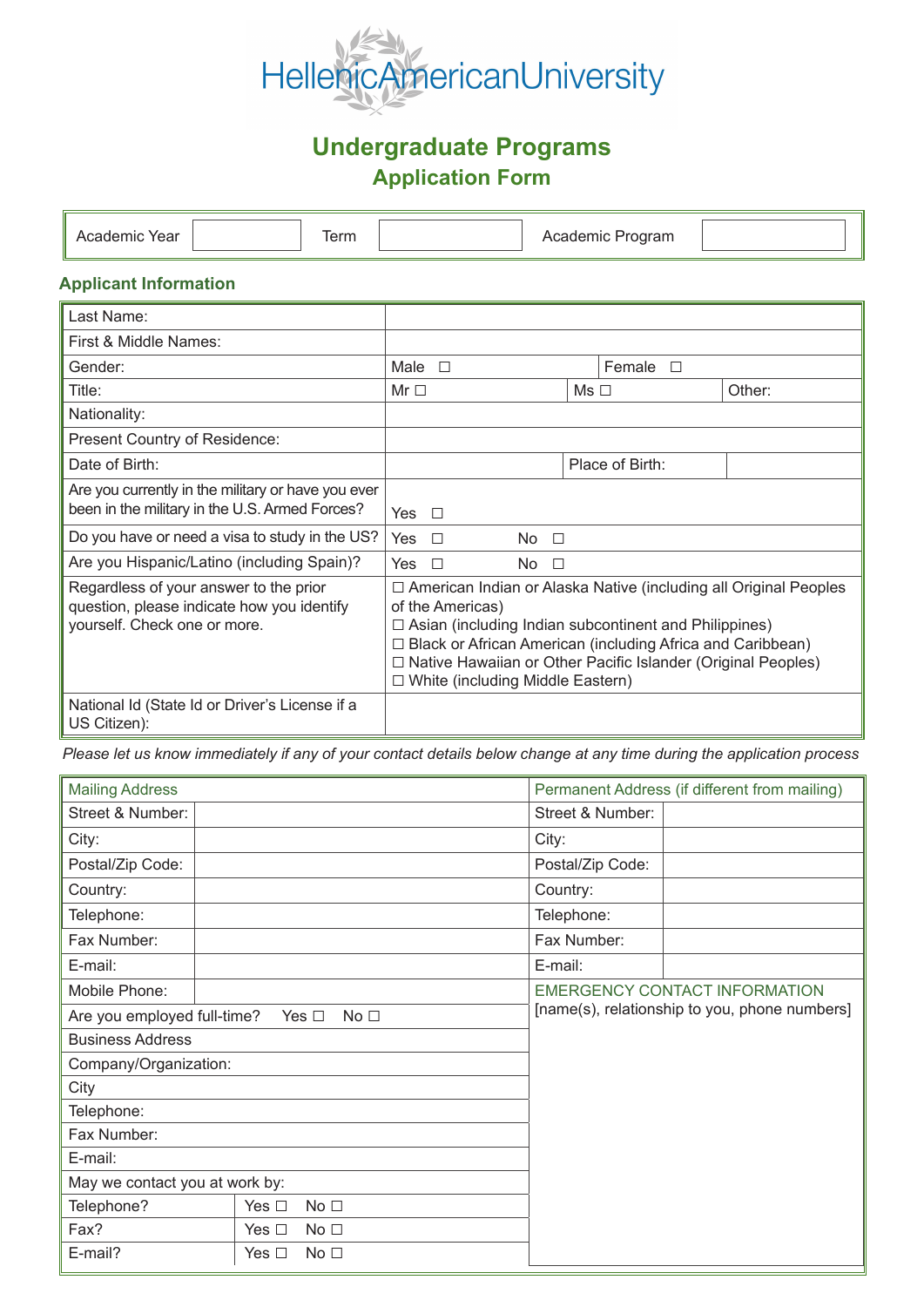### **Educational History**

Please list all colleges and universities attended starting with the most recent:

| <b>Entry Date</b> | <b>Graduation Date</b> | Institution & Country | Course of Study | Qualification obtained<br>(diploma, certificate, etc) |
|-------------------|------------------------|-----------------------|-----------------|-------------------------------------------------------|
|                   |                        |                       |                 |                                                       |
|                   |                        |                       |                 |                                                       |
|                   |                        |                       |                 |                                                       |
|                   |                        |                       |                 |                                                       |

### **Professional and Other Qualifications**

Please list below all professional qualifications earned or additional training obtained, starting with the most recent:

| <b>Entry Date</b> | Graduation Date | Institution & Country | Course of Study | Qualification obtained<br>(diploma, certificate, etc) |
|-------------------|-----------------|-----------------------|-----------------|-------------------------------------------------------|
|                   |                 |                       |                 |                                                       |
|                   |                 |                       |                 |                                                       |
|                   |                 |                       |                 |                                                       |
|                   |                 |                       |                 |                                                       |

### **Languages**

Please list below any languages that you are familiar with and your native language:

| Language | Spoken     |  |                | Written    |      |           | Qualification                            |
|----------|------------|--|----------------|------------|------|-----------|------------------------------------------|
|          | Elementary |  | Good Excellent | Elementary | Good | Excellent | (major, certificate, diploma, other etc) |
|          |            |  |                |            |      |           |                                          |
|          |            |  |                |            |      |           |                                          |
|          |            |  |                |            |      |           |                                          |
|          |            |  |                |            |      |           |                                          |

Your Native Language \_

If English is not your native language

Do you have documentation of English Proficiency?  $\Box$ YES  $\Box$  NO

If "yes" evidence? \_\_\_\_\_\_\_\_\_\_\_\_\_\_\_\_\_\_\_\_\_\_\_\_\_\_\_\_\_\_\_\_\_\_\_\_\_\_\_\_\_\_\_\_\_\_\_

If "no", when do you plan on obtaining documentation?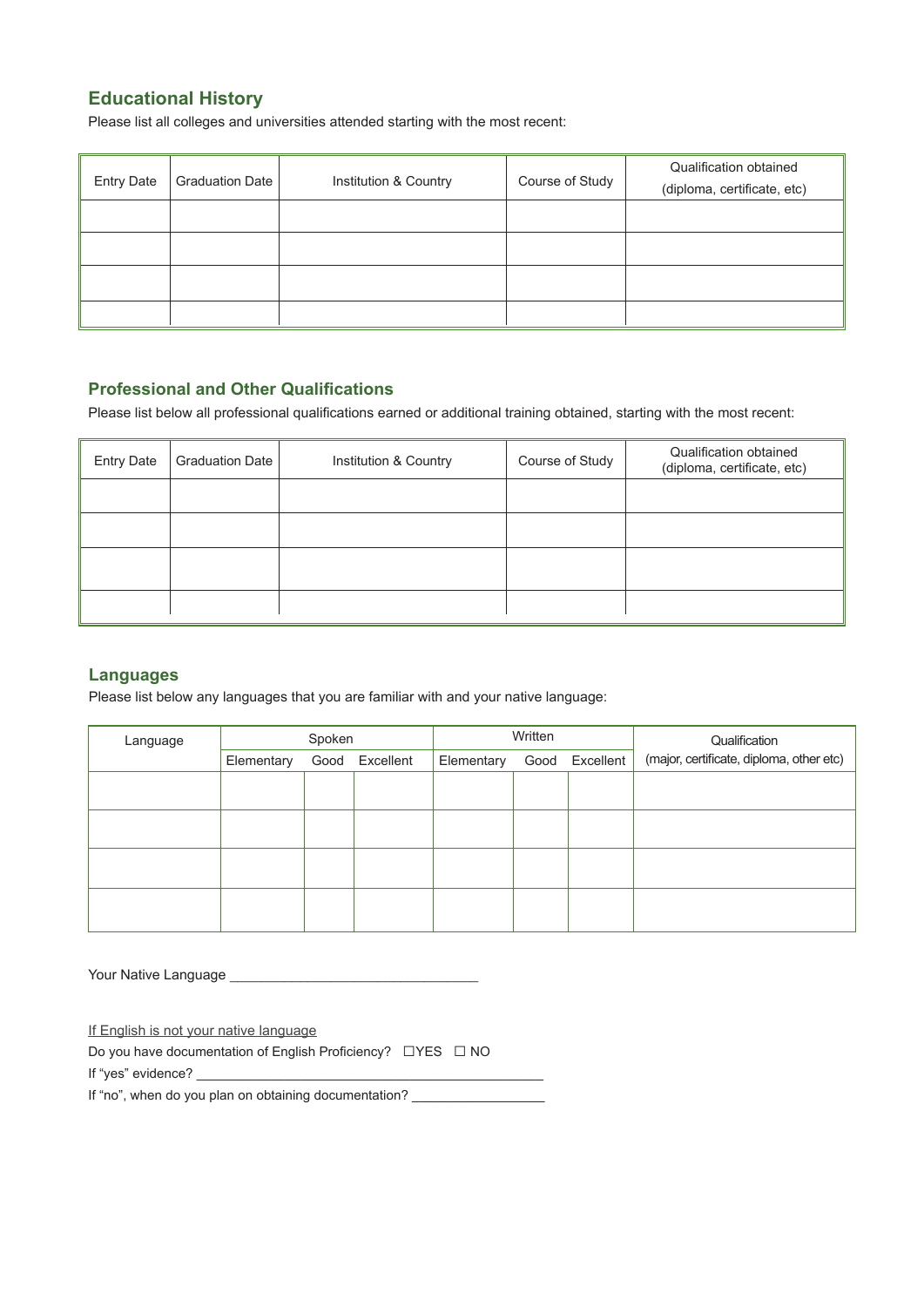## **Professional Background**

### Employment Summary

Number of years of work experience at the start of the program

List positions starting with the most recent:

| Dates      |             | Company/Organization |  | Full-time/Part-time | City & Country |
|------------|-------------|----------------------|--|---------------------|----------------|
| From (M/Y) | Until (M/Y) |                      |  |                     |                |
|            |             |                      |  |                     |                |
|            |             |                      |  |                     |                |
|            |             |                      |  |                     |                |
|            |             |                      |  |                     |                |
|            |             |                      |  |                     |                |
|            |             |                      |  |                     |                |
|            |             |                      |  |                     |                |
|            |             |                      |  |                     |                |
|            |             |                      |  |                     |                |
|            |             |                      |  |                     |                |
|            |             |                      |  |                     |                |

### Current Job Details

| Job Title/Position Held: |  |
|--------------------------|--|
| Company/Organization:    |  |
| Job Type:                |  |

Please provide a brief description of your work and your main areas of responsibility:

………………………………………………………………………………………………………………………………………………………… ………………………………………………………………………………………………………………………………………………………… …………………………………………………………………………………………………………………………………………………………